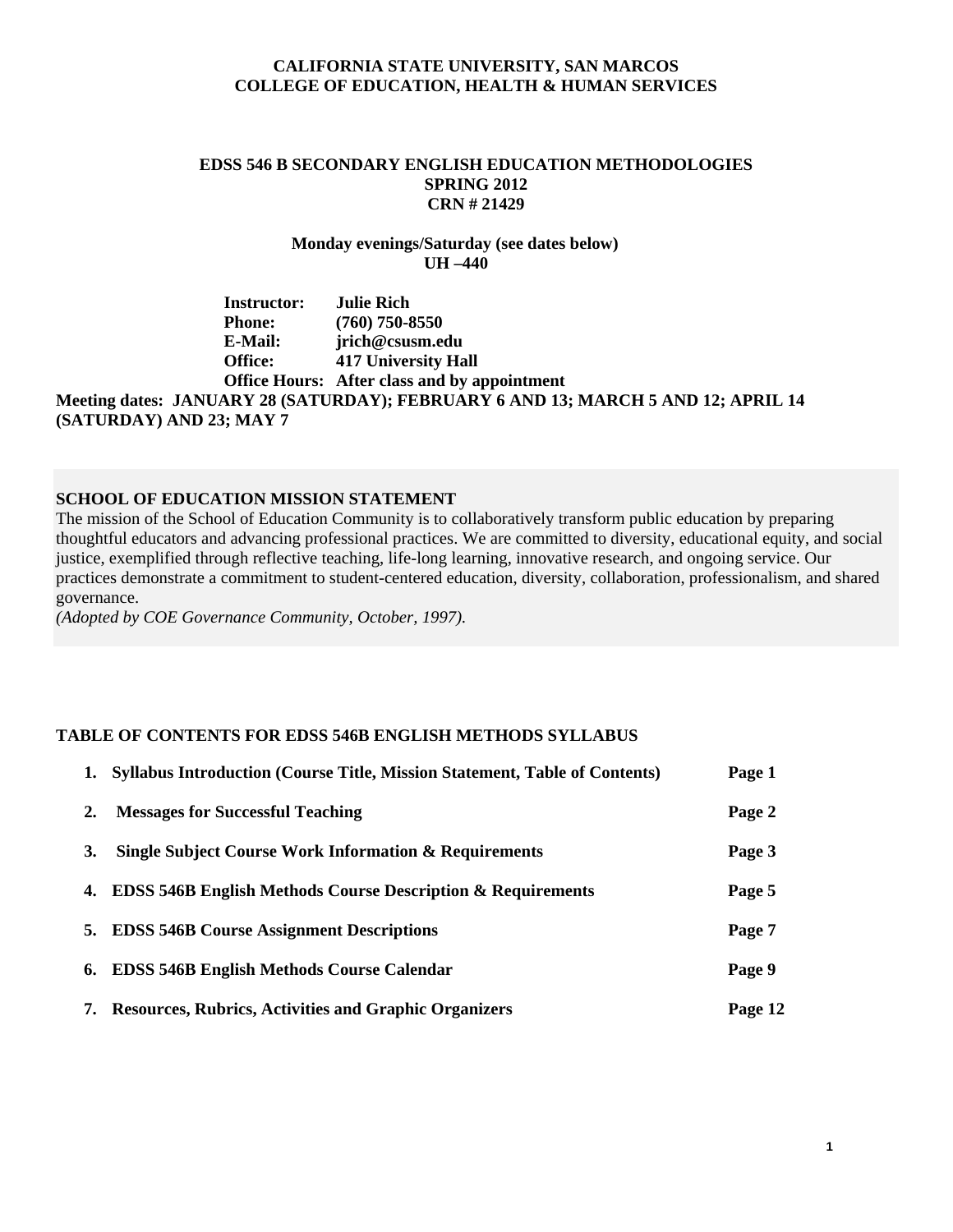### **MESSAGES FOR SUCCESSFUL TEACHING**

**This is a rigorous program and profession and you are fortunate to be here. Take pride in being part of the program you chose and realize that you represent CSUSM and the teaching profession at all times.** 

## **ATTITUDE IS EVERYTHING! Guiding principles:**

## **1. All Students Can Learn.**

Teachers are responsible for the learning outcomes of every child. Tell your students you believe in them.

 Be a good colleague. Everyone you encounter may be your unofficial letters of recommendation. Social and Cooperative Skills **2. Relationships are the Key to Success. Reputation is everything. Perception is Reality. This is a year- long interview.**  are needed with students, colleagues, administrators, families and the community. The education community is very small. You never know who knows whom, or who can help you get your ideal teaching position. Candidates who do not understand this early-on may encounter barriers to getting hired. What you do EVERY day matters!

#### **3. It's not about you, it is all about your students.**

Learn who your students are, what they value, how they learn and how they feel validated and motivated to learn. Differentiate content, process and product based on each student's readiness learning profile and interests. Be respectful.

#### **4. Ensure social justice and equity.**

 you cannot change systems with the same practices and processes that were used to create them. Teaching is a political act. Effective teachers are change agents. Supporting the status quo is supporting failure. Remember,

#### **5. Listen and learn.**

 Pay attention to classroom and workplace discussion protocols. Listen and learn the culture of your school and the community context. Be respectful to your Cooperating Teacher, On-site Liaison and University Supervisor - they are your on-site support team!! Benefit from their expertise and experience. Learn the culture and the politics and develop a positive reputation to position yourself to transform education. At school meetings find ways to confirm and support, not challenge.

## **THE DAY TO DAY**……

## **6. If You Fail to Plan, You Plan to Fail. Be Prepared. Be reflective.**

You are expected to have a lesson plan for each and every day you teach. Evidence of learning should be monitored continuously and in a variety of ways. Reflect on what worked and what didn't work every period.

#### **7. Engaging Lessons/Activities and Your Positive Attitude Are The Best Management Approach. (Refer to #1)**

"Idle hands are the devil's tools" (Chaucer's 'Tale of Melibee', c. 1386). If idleness is the root of mischief, then educators need to make sure they design engaging activities that take into account students' readiness levels, learning profiles and interests. If a lesson challenges students then they will not find ways to challenge you.

## **8. Do The Work. Step it Up. Try. Actions and Non-Actions Speak. Be present.**

You have to do the work. Push yourself to do your best. Be mindful of your actions, because they speak more than your words. Colleagues and students will judge you on what you do and do not do. A lack of action may reflect poorly on your effectiveness. Colleagues and students will look for evidence of your effectiveness. A lack of evidence can be perceived as failure. If you observe a problem and do not act, you are sending the message that that action is approved.

## **AND FINALLY…..**

#### **9. Be Flexible.**

Be open to and enthusiastic for learning (Disposition 6 & 8).

#### **10. Enjoy the Experience.**

Enjoy the developmental process. Have fun with the students. This profession can be life affirming.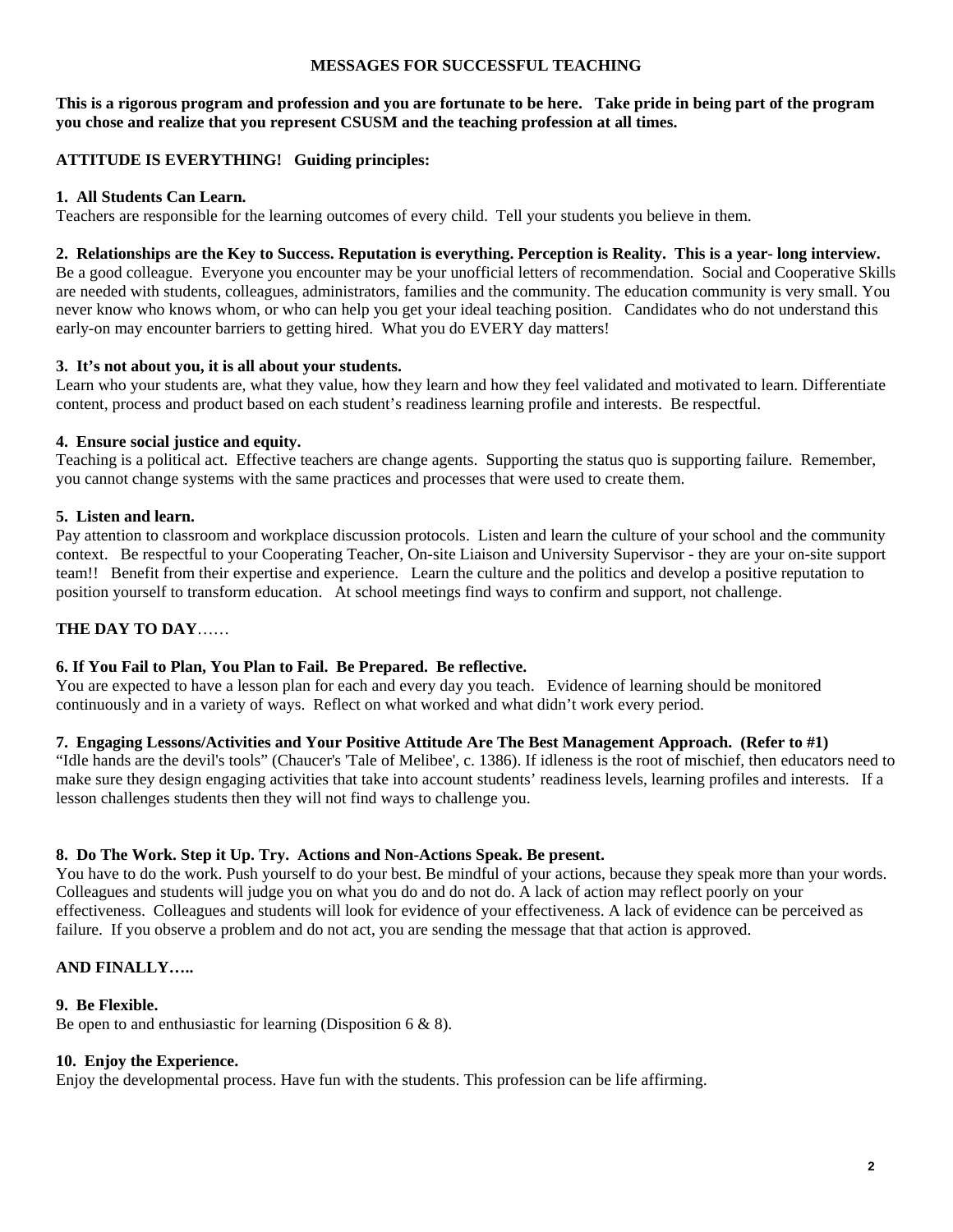## **EDSS 546B SECONDARY ENGLISH METHODS COURSE WORK INFORMATION & REQUIREMENTS Course Prerequisites**

Admission to the Single Subject Program, EDUC 350, EDUC 364, & EDUC 422, EDSS 571 Clinical Practice

## **Authorization to Teach English Learners**

This credential program has been specifically designed to prepare teachers for the diversity of languages often encountered in California public school classrooms. The authorization to teach English learners is met through the infusion of content and experiences within the credential program, as well as additional coursework. Teacher candidates successfully completing this program receive a credential with authorization to teach English learners. *(Approved by CCTC in SB 2042 Program Standards, August 02.)* 

## **Teacher Candidate Learning Outcomes**

Teacher Candidates will be required to complete a Teaching Performance Assessment, show proof of Teacher Performance Expectations and complete critical assessment tasks- specific assignments for this course. It is the teacher candidates responsibility to understand expectations and complete assignments by stated due dates.

## **California Teacher Performance Assessment (CalTPA)**

website: http://www.csusm.edu/education/CalTPA/ProgramMaterialsTPA.html Beginning July 1, 2008 all California credential candidates must successfully complete a state-approved system of teacher performance assessment (TPA), to be embedded in the credential program of preparation. At CSUSM this assessment system is called the CalTPA or the TPA for short. To assist your successful completion of the TPA a series of informational seminars are offered over the course of the program. TPA related questions and logistical concerns are to be addressed during the seminars. Your attendance to TPA seminars will greatly contribute to your success on the assessment. Additionally, SoE classes use common pedagogical language, lesson plans (lesson designs), and unit plans (unit designs) in order to support and ensure your success on the TPA and more importantly in your credential program. The CalTPA Candidate Handbook, TPA seminar schedule, and other TPA support materials can be found on the SoE

Task 1: Principles of Context-Specific and Developmentally Appropriate Pedagogy

- Case Study 1: Developmentally appropriate pedagogy
- Case Study 2: Assessment practices
- Case Study 3: Adaptation of content-specific pedagogy for English Learners, and
- Case Study 4: Adaptation of content-specific pedagogy for students with special needs.

## **School of Education Attendance Policy**

 *Community, December, 1997.)* Due to the dynamic and interactive nature of courses in the School of Education, all teacher candidates are expected to attend all classes and participate actively. At a minimum, teacher candidates must attend more than 80% of class time, or s/he may not receive a passing grade for the course at the discretion of the instructor. Should the teacher candidate have extenuating circumstances, s/he should contact the instructor as soon as possible. *(Adopted by the COE Governance* 

## **Teacher Candidates with Disabilities Requiring Reasonable Accommodations**

Teacher candidates with disabilities who require reasonable accommodations must be approved for services by providing appropriate and recent documentation to the Office of Disable Student Services (DSS). This office is located in Craven Hall 4300, and can be contacted by phone at (760) 750-4905, or TTY (760) 750-4909. Teacher candidates authorized by DSS to receive reasonable accommodations should meet with their instructor during office hours or, in order to ensure confidentiality, in a more private setting.

## **All University Writing Requirement**

The writing requirement of 2500 words will be met through reading responses, teacher interview, strategy matrix, lesson plan and unit plan.

## **CSUSM Academic Honesty Policy**

"Students will be expected to adhere to standards of academic honesty and integrity, as outlined in the Student Academic Honesty Policy. All written work and oral presentation assignments must be original work. All ideas/materials that are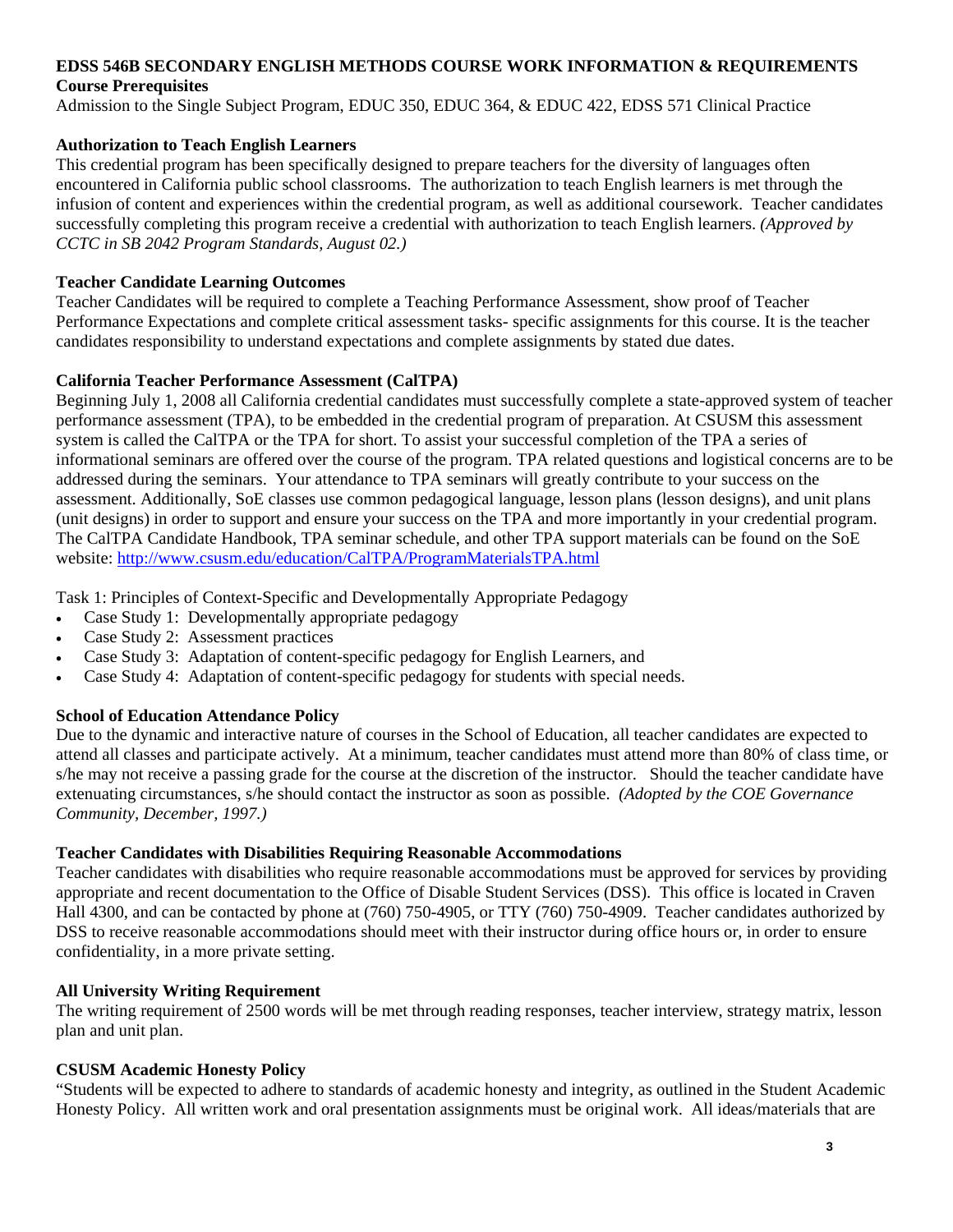borrowed from other sources must have appropriate references to the original sources. Any quoted material should give credit to the source and be punctuated with quotation marks.

Teacher candidates are responsible for honest completion of their work including examinations. There will be no tolerance for infractions. If you believe there has been an infraction by someone in the class, please bring it to the instructor's attention. The instructor reserves the right to discipline any student for academic dishonesty in accordance with the general rules and regulations of the university. Disciplinary action may include the lowering of grades and/or the assignment of a failing grade for an exam, assignment, or the class as a whole."

Incidents of Academic Dishonesty will be reported to the Dean of Students. Sanctions at the University level may include suspension or expulsion from the University.

## **Plagiarism**

As an educator, it is expected that each teacher candidate will do his/her own work, and contribute equally to group projects and processes. Plagiarism or cheating is unacceptable under any circumstances. If you are in doubt about whether your work is paraphrased or plagiarized see the Plagiarism Prevention for Students website http://library.csusm.edu/plagiarism/index.html. If there are questions about academic honesty, please consult the University catalog.

#### **Electronic Communication Protocol**

Electronic correspondence is a part of your professional interactions. If you need to contact instructor or other teacher candidates, e-mail is often the easiest way to do so. It is my intention to respond to all received e-mails in a timely manner. Please be reminded that electronic correspondences are a very specific form of communication, with their own form of nuances, meanings, and etiquette. For instance, electronic messages sent with all upper case letters, major typos, or slang, often communicate more than the sender originally intended. With that said, please be mindful of all electronic messages you send, to your colleagues, to faculty members in the School of Education, or to persons within the greater educational community. All electronic messages should be crafted with professionalism and care.

#### **Things to consider:**

- Would I say in person what this e-mail specifically says?
- How could this e-mail be misconstrued?
- Does this e-mail represent my highest self?
- Am I sending this e-mail to avoid a face-to-face conversation?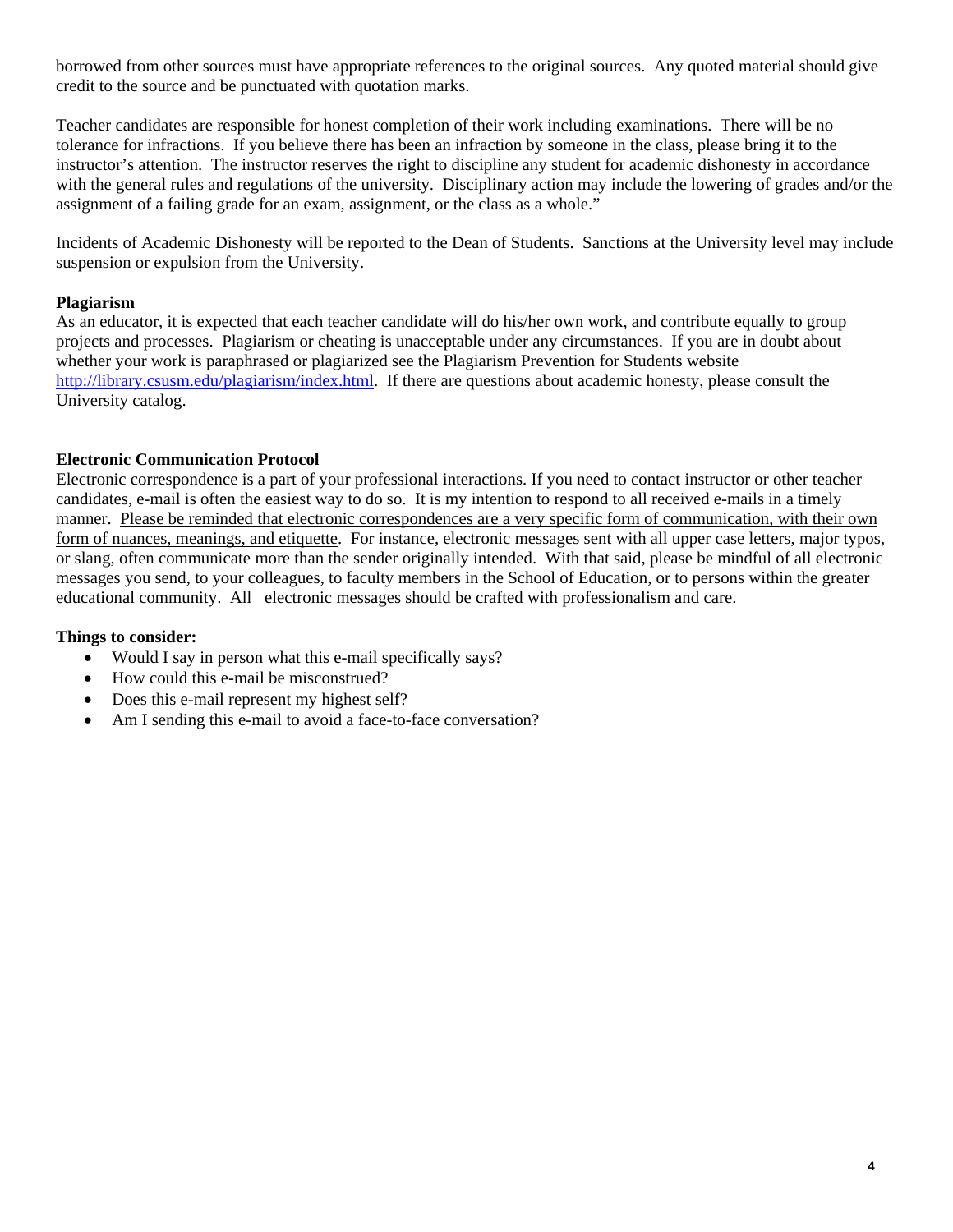## **EDSS 546B SECONDARY ENGLISH METHODS COURSE DESCRIPTION & REQUIREMENTS**

## **Course Description**

EDSS 546B (2 units) Secondary English Education B

Focuses on developing an understanding of theory, methodology and assessment of English in integrated and inclusive secondary classrooms; Part B. *This course is aligned with California's SB 2042 Standards.* 

**In this course, students will explore theories and strategies for teaching all facets of language arts: speaking, listening, reading, writing, thinking, viewing and collaborating (although these are artificial separations), paying particular attention to scaffolding student learning for access and success. Students will be required to apply their learning in related assignments and clinical practice experiences during teaching and/or observations.** 

## **Objectives**

During courses EDSS 546A and EDSS 546B (emphasis shown in parentheses) using interrelated activities in program coursework and fieldwork, candidates learn specific teaching strategies that are effective in supporting them to deliver a comprehensive program of systematic instruction of English, as defined by the California Reading/Language Arts Framework, 2007 and California State Program Standards:

- 1. Connect reading, writing, and oral language processes in an integrated fashion.  $(A \& B)$ 
	- A. Teacher candidates in English understand, plan, design, and implement instruction that includes the following: 1. Word analysis, fluency, and systematic vocabulary development, as evidenced by the use of phonological, morphological, and derivational systems of orthographic development.  $(A & B)$
- 2. Reading comprehension, including promoting students' ability to access grade-level texts of increasing depth and complexity and activate background knowledge, make connections, synthesize information, and evaluate texts. (A)
- 3. Purposes and characteristics of the major genres of literature. (A)
- 4. Literary response and analysis and critique of texts and media for point of view, bias, power, validity, truthfulness, persuasive techniques, and appeal to both friendly and critical audiences. (A & B)
- 5. Writing instruction (inclusive of the writing process) on conventions, domains (i.e., response to literature, informational, persuasive, and technical), research, and applications that allow students to produce complex texts.(B)
- 6. Academic language development emphasizing discourse that leads to the production of complex texts. (A)
- 7. Incorporation of technology into language arts as a tool for conducting research. (B)
- 8. Strategies and systematic guidance so that students select texts for reinforcement of independent reading habits. (A)
- 9. Opportunities for listening and speaking, including comprehension, organization and delivery of oral communication, and analysis and evaluation of oral and media communications. (B)
- 10. Instruction in speaking applications including grade-level genres and their characteristics. (B)
- 11. Assess student progress both formally and informally to inform and plan instruction that advances the learning of all students.  $(A \& B)$

## **Required Texts**

Burke, Jim. *The English Teacher's Companion.* Portsmouth: Boynton/Cook, 1999.

Graff, Gerald and Birkenstein, Cathy. "They Say/I Say": W.W. Norton and Company, Inc. 2010.

CDE. *California English--Language Arts Content Standards; Common Core Standards,* Sacramento: California Dept. of Education. (**You can get these on-line: www.cde.ca.gov)**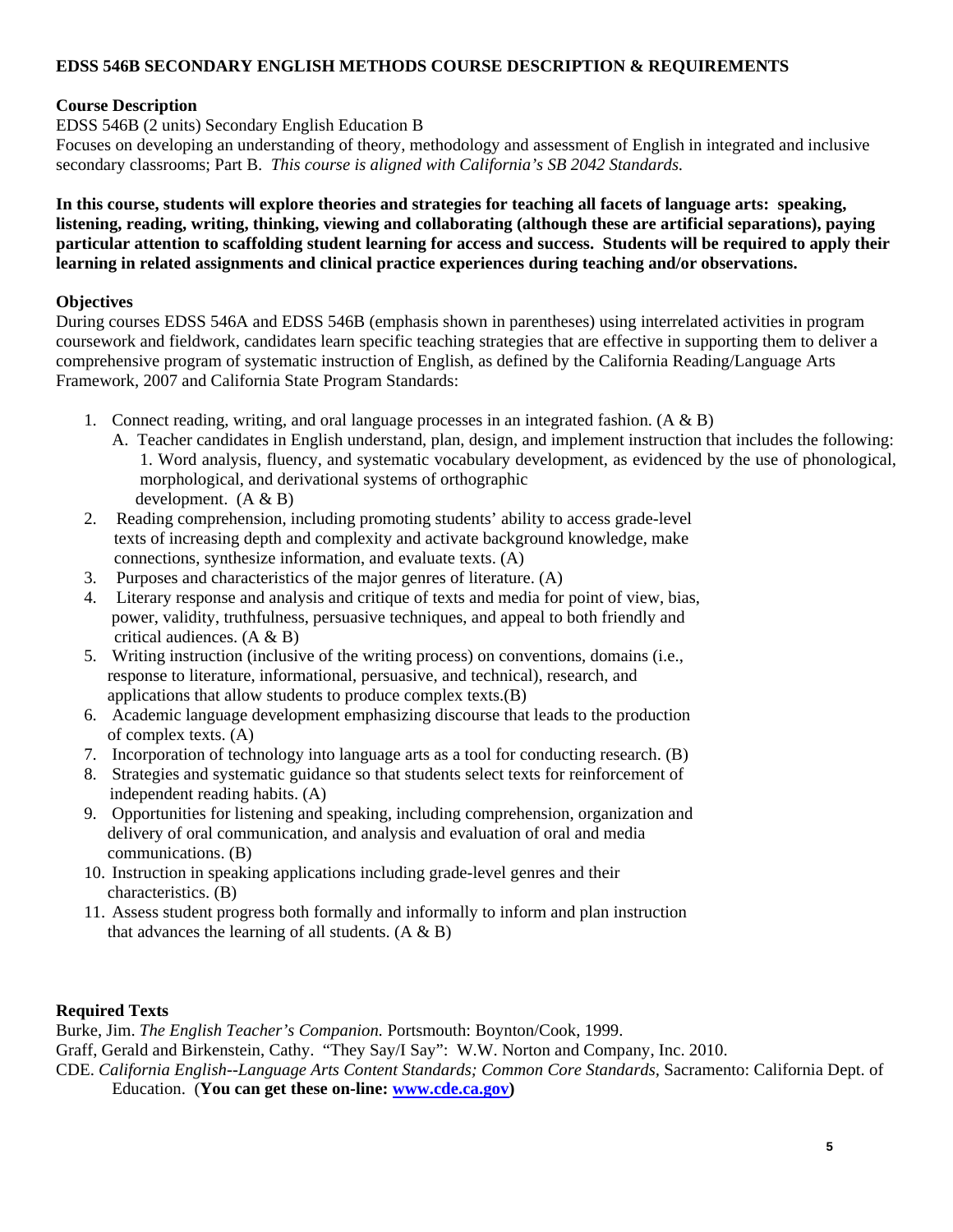## **Course Requirements**

Teacher education is a professional preparation program. It is expected that teacher candidates will come to class prepared to discuss the readings, submit required assignments, and participate in class activities. Teacher candidates are expected to adhere to academic honesty and integrity, standards of dependability, confidentiality and writing achievement. Because it is important for teachers to be able to effectively communicate their ideas to students, parents, colleagues, and administrators, writing that is original, clear and error-free is a priority for the School of Education.

It is expected that work will be turned in on time. Please discuss individual issues with the instructor.

## **Teacher Performance Expectation (TPE) Competencies**

This course is designed to help teachers seeking the Single Subject Credential to develop the skills, knowledge, and attitudes necessary to assist schools and districts in implementing an effective program for all students in the area of English/Language Arts. The successful candidate must be able to demonstrate their understanding and ability to apply each of the TPE's, that is, merge theory and practice in order to realize a comprehensive and extensive educational program for all students. This course will emphasize the following TPEs:

## **TPE 1B - Subject-Specific Pedagogical Skills for Single Subject Teaching Assignments**

*Understands and uses the state-adopted academic content standards Develops planning instruction that addresses the standards Consistently demonstrates the ability to teach to the standards* 

## **TPE 4 - Making Content Accessible**

*States in every lesson plan the State standards Uses activities and materials that support stated objectives Uses multiple ways to reinforce the content of the standard Follows a logical, sequence of instruction in the lesson plan* 

## **TPE 5 - Student Engagement**

*Ensures students understand the objective of the lesson Actively involves students with the lesson Uses a variety of strategies to involve the students and increase their understanding of the lessons objectives* 

## **TPE 6c - Developmentally Appropriate Practices in Grades 9 -12**

*Understanding important characteristics of the learners Designing instructional activities Providing developmentally appropriate educational experiences* 

## **TPE 9 - Instructional Planning**

*Establishing academic learning goals Connecting academic content to the students backgrounds, needs, and abilities Selecting strategies/activities/materials/resources* 

#### **TPE 10 - Instructional Time**

*Appropriately allocates instructional time to maximize student achievement Effectively and efficiently maximizes instructional time through management based on reflection and consultation Adjusts the use of instruction time to optimize learning opportunities* 

#### **Instructor Application of the Attendance Policy**

discussions of readings. If extenuating circumstances occur, the teacher candidate should contact the instructor as soon as For this course attendance at all classes is essential to receiving credit for intermediate assessments and involvement in possible to make appropriate arrangements.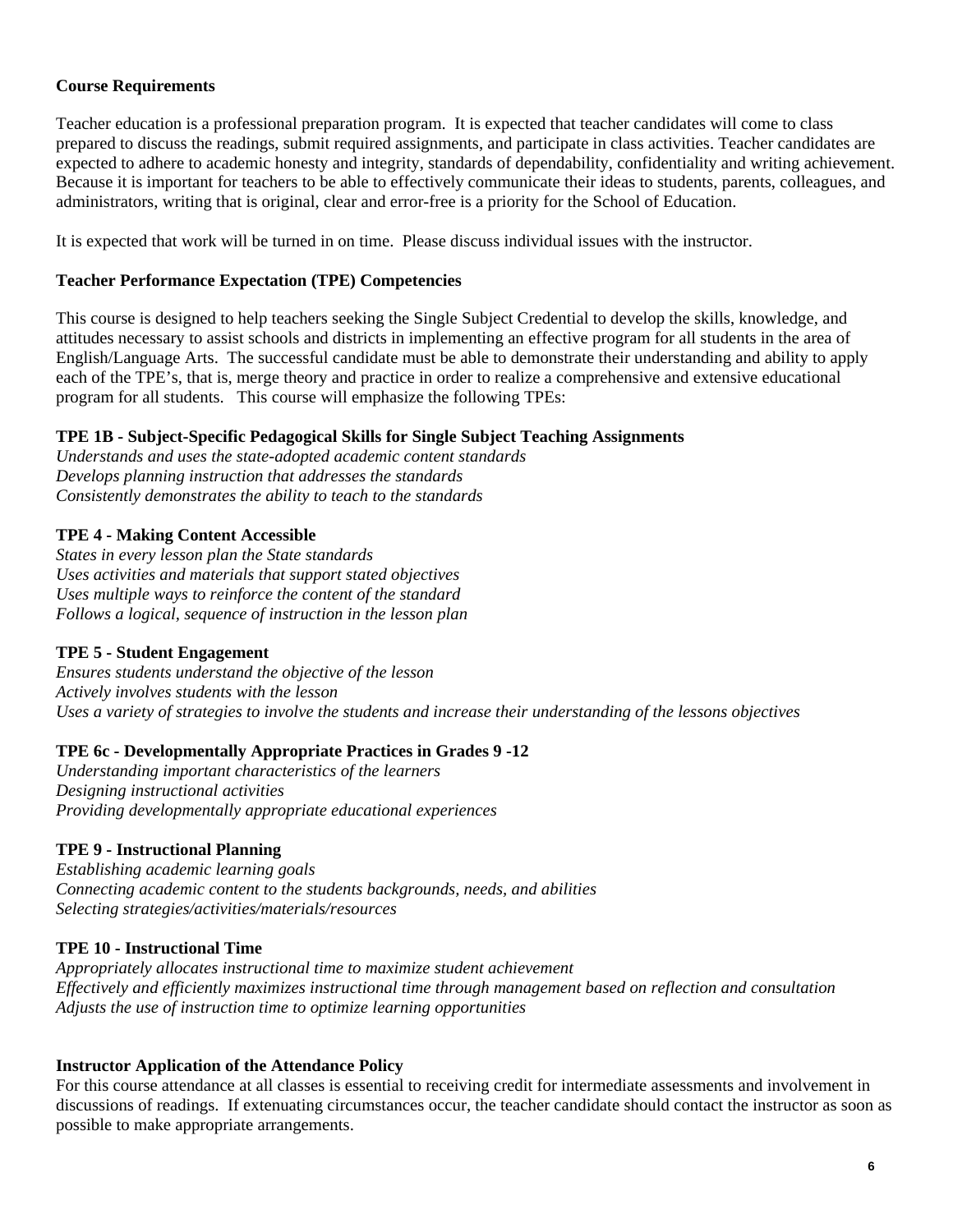#### **EDSS 546B SECONDARY ENGLISH METHODS COURSE ASSIGNMENT DESCRIPTIONS I. Concepts and Essential Questions (for 546 A & B)**

## **Know your students (Introduction, chs. 1, 2)**

How will you get to know your students?

How will this knowledge enhance your teaching and your students' learning? How will you apply and implement this knowledge into your curriculum and your pedagogy? What place does knowledge of your students have in the scaffolding of learning? How and why will you form relationships and communication lines with parents?

## **Organization and management (chs. 1, 7, 23, 24,)**

What is the effect of your planning and organization on your students' learning? How will you manage the paper load and provide appropriate and helpful feedback for 175+ students? What role will students play in your organizational and management plan? How will you organize yourself so that you have a life outside your classroom?

## **Academic components of the English classroom (chs. 4, 5, 6, 7, 8, 11)**

 What is the place of vocabulary in your English classroom? What is the place of grammar in your English classroom? What effective, research-based approaches will you use for developing your students' writing proficiency? How will you teach students to be independent, critical readers and 'comprehenders'? How will you know students understand and are progressing? How will you model the [real life power] of lifelong reading, a well developed vocabulary, and strong writing skills?

## **Critical thinking (chs. 9, 19)**

What is the role of inquiry in your English curriculum? How will you use questioning to scaffold understanding and encourage your students' critical thinking? How do conversation and writing help your students to think?

## **Social justice in your English classroom (chs. 17, 18, 25)**

What does an effective learning environment in your classroom look like, feel like? How will you develop a community of learners that is inclusive? How will you teach respect through your actions and through your curriculum? How will you ensure that your classroom is student-centered? What place and effect will gender, race, and culture have on learning in your English classroom?

## **Transforming the English classroom for the 21st century (chs. 2, 3, 10, 16, 21, 22, 26, 27)**

How will you engage in professional conversations and discussions with colleagues, administrators, and policy makers to effect change in the curriculum?

What expectations do you have for all of your students to become proficient readers and writers as requisites for navigating the 21<sup>st</sup> Century?

## **II. Assignments 546B**

 **Reading/Writing Reflections**: In order to have effective discussions within our classroom, you will be asked to come to class prepared with the readings for the week. You will hand in reading/writing reflections in the format assigned in class or in the course syllabus. *All reading/writing reflections should be typed unless the format does not lend itself to word processing.* 

 **NCTE/Readwritethink.org Resources Graphic Organizer**: Join NCTE (student membership). As a part of your NCTE membership, you will explore information on the NCTE website. You should read/skim at least 2 articles from the NCTE inbox and/or your NCTE journal and check out lesson ideas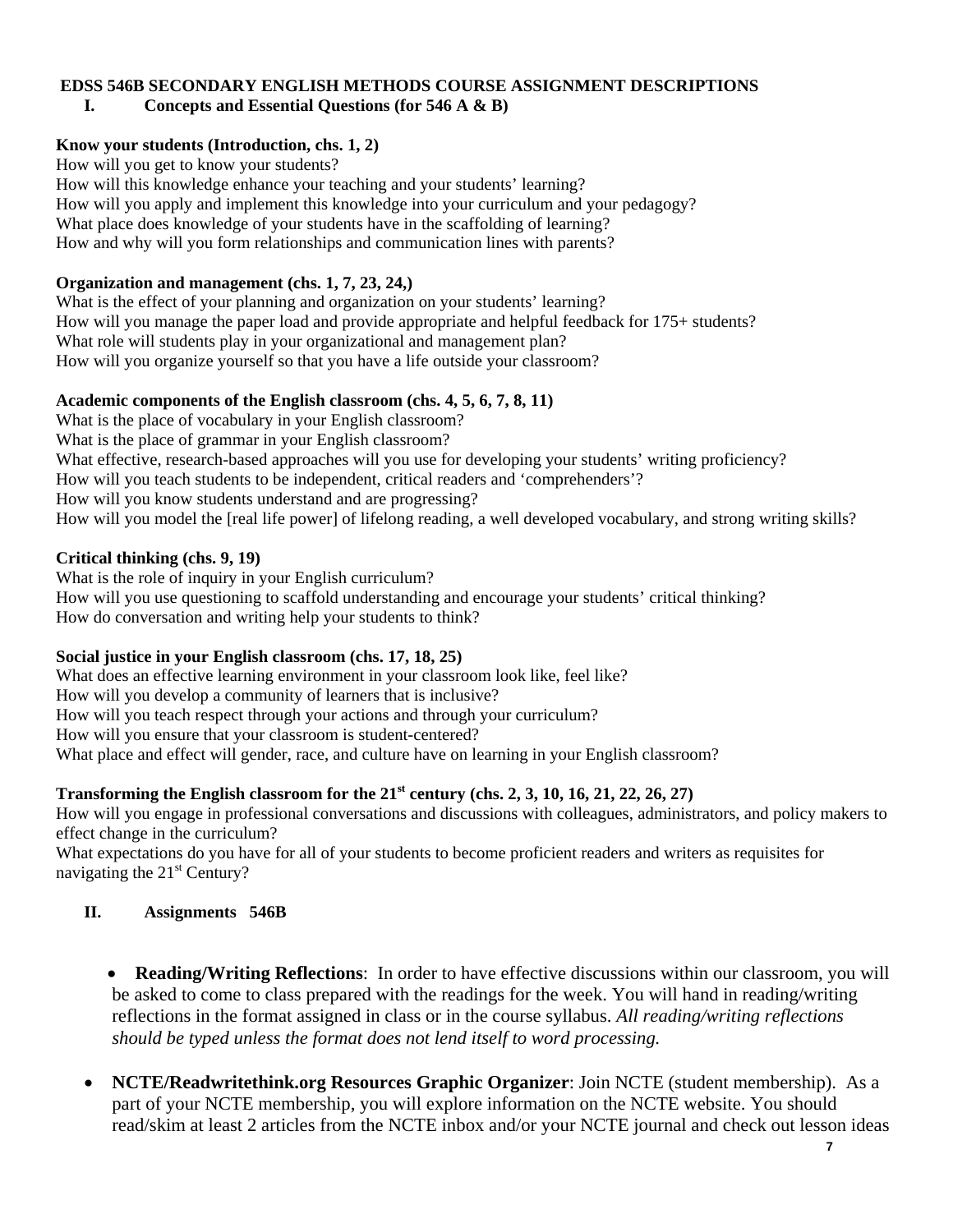in NCTE's Notes Plus or the Readwritethink.org website. For exploration of NCTE resources, you will create a graphic organizer to hold your thinking, brainstorm how you can use the information, and remind you of where you found the information.

- Digital Age Report: This is the 21<sup>st</sup> Century. Do not let it pass you by. Your students certainly are not. Your students are reading and writing a great deal and for real audiences.... not just you, the teacher. They are engaged. They are learning. They are exploring. They are thinking. This is the same kind of engagement, learning, exploring, and thinking that careers in the 21<sup>st</sup> century require. In an effort to use what our students know, improve their literacy, and prepare them for the demands of the  $21<sup>st</sup>$  century, you must include digital literacies in your curriculum. In groups of 2-4 you will explore places and possibilities for improving student engagement in reading and writing via the digital technologies at which they are already so adept. You and your group members will spend 2-3 weeks exploring a particular website or digital age reading and writing practice and prepare a one page brief to post and a 15 minute presentation to share with your classmates.
- expectations from grade 6 through 12 how does it develop and change? How does the level of **Unpacking the Language Arts Common Core Standards:** You will select a standard and follow the complexity change? Does it go from concrete to abstract? What needs to be in place for meeting this standard in high school? Is there anything that you need to pre-test or discuss, re-teach or re-enforce perhaps? What lesson/assignments could you use to teach and assess this standard? Prepare a 2-3 page discussion/reflection.
- **Thoughtful participation:** Being a teacher involves more than planning lessons and delivering instruction. You must be able to articulate the reasons behind your curricular decisions, to advocate for students, and to defend policies about which you feel strongly. Engaging in professional conversations with parents, administrators, other teachers, and the public is imperative for teachers today. To that end, we expect that each student will participate actively and thoughtfully in each class session.

Late work will not be accepted. If you must be absent, your work shall be submitted by the beginning of the class in which it is due and may be done electronically. Please consult with professor should this be necessary.

One page overview of day one—5 (due 3/12) Digital Age Presentation  $-30$  (presentation  $4/14$ ) NCTE organizer  $-30$  (Due  $4/23$ ) Thoughtful participation  $-10$ Reading/writing reflections -10 Unpacking the Language Arts Common Core Standards – 15 (due 4/14)

**TOTAL POINTS POSSIBLE: 100**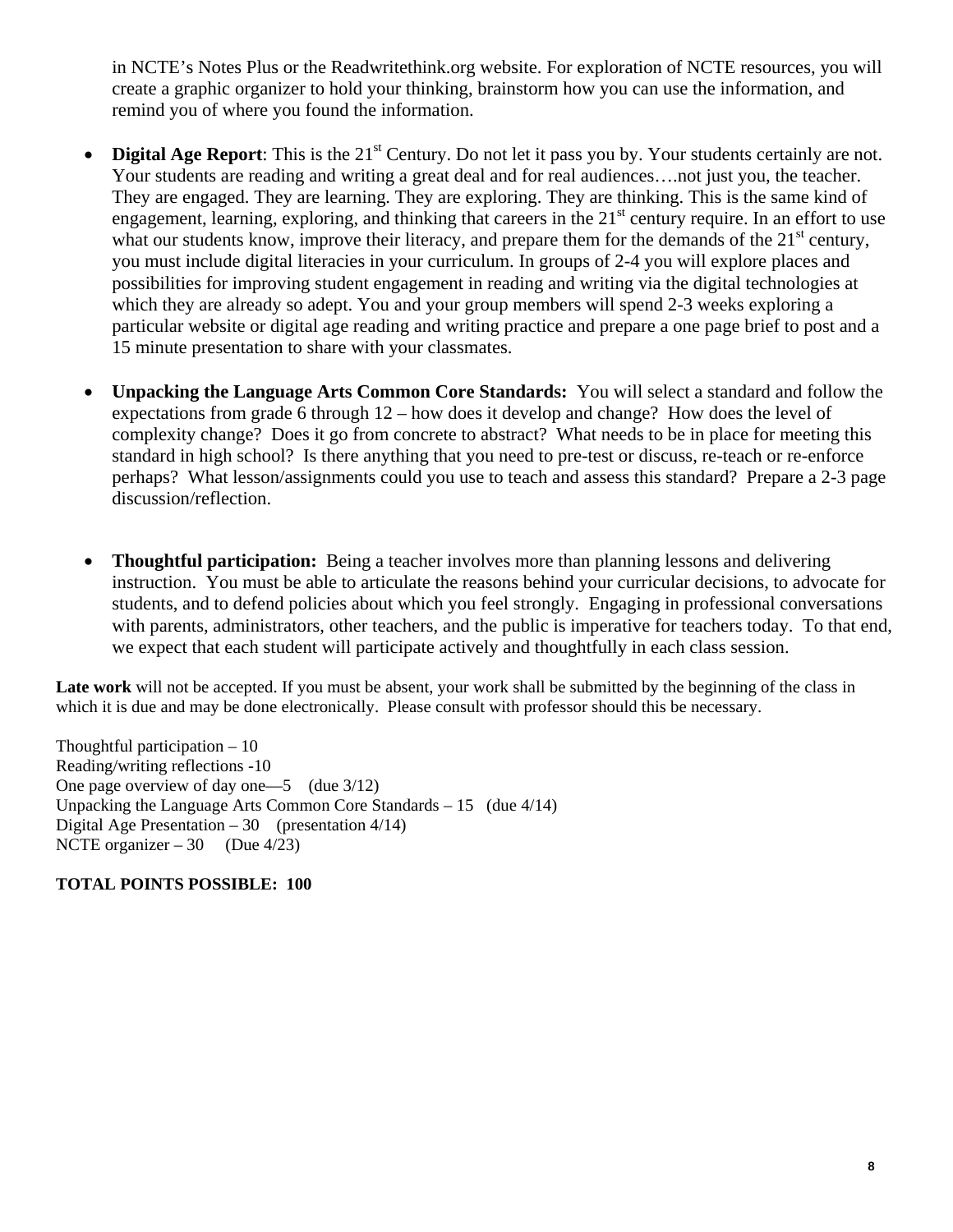## **EDSS 546B SECONDARY ENGLISH METHODS COURSE CALENDAR**

Although this schedule is carefully planned, the instructors reserve the right to make changes based on unforeseen circumstances and teachable moments.

| <b>Date</b>          | <b>Topic</b>                                                                                                                                                                                                                                                                                                                                     | <b>Your Responsibilities</b>                                                                                                                                                                                                                                                                                                                                                                                                                                                                                                                                                                                   |
|----------------------|--------------------------------------------------------------------------------------------------------------------------------------------------------------------------------------------------------------------------------------------------------------------------------------------------------------------------------------------------|----------------------------------------------------------------------------------------------------------------------------------------------------------------------------------------------------------------------------------------------------------------------------------------------------------------------------------------------------------------------------------------------------------------------------------------------------------------------------------------------------------------------------------------------------------------------------------------------------------------|
| 1/2812<br>Session1/2 | Attend the<br>SMWP/CalPASS<br>conference "Aligning for<br>Success"                                                                                                                                                                                                                                                                               | Read: Review Chapters 4, 10 and 25<br>During the conference keep a journal about the session. Pose questions<br>regarding your own teaching. We will meet as a group during lunch to<br>share new insights and discuss questions.<br>Due: Monday January 30 via email: Reading Reflection #1- Reflect on<br>what you learned at the conference sessions and our discussion at lunch.<br>How will what you experienced inform your teaching? One page or less.                                                                                                                                                  |
| 2/6<br>Session 3     | Voices from the field-how<br>is it going? Messages for<br><b>Successful Teaching</b><br>discussion<br>Review Spring Syllabus<br>Collaborative problem<br>solving<br><b>Essential guiding</b><br>questions: how can you<br>use them (Fisher's<br>presentation)??<br>Fun w/ Language sign ups                                                      | Read: Pages 79-90, Burke and review Ch. 9<br>Due: Reading Reflection #2: Think of a unit or lesson you taught in CPI.<br>What did students have to think about? Use the guide questions on p. 262<br>(new edition) entitled, Reflective Questions at the end of "Using questions"<br>to Help Students Think" section to reflect on that lesson or unit.<br>During reading of Ch. 9, write down all of the ways that you did support<br>or could have supported your students' thinking.<br>In Class: Discuss CP I and Messages (page 3)<br>Collaborative problem solving process<br><b>Essential questions</b> |
| 2/13<br>Session 4    | Writing Instruction:<br>Author's Chair<br>Poetry Writing (WHO<br>poem)<br>The Writing Process<br>Review: Pre-writing<br>Assignment task sheet<br>Editing/peer editing<br>Effective feedback<br>ERWC-why?<br><b>RAFTS</b><br>Graphic Organizers<br>Introduce Digital Age<br>Report, Create Rubric, and<br>form groups<br>Fun w/ Language $1 \& 2$ | Read: Burke Chapter 7; Parts 3 and 4 of "they Say/I Say"<br>Read Sign-on San Diego Article: Literary Classic Shelved for Writing<br>(Cougar Course)<br>Due: Reading/writing Reflection #3 Select one of the templates from<br>"They Say/I Say" and create/develop a writing assignment for that<br>template from your current placement.<br>In Class: Write a class 'WHO' poem<br>develop 8-10 RAFTS based on your current assignment<br>Review ERWC lesson/look at ERWC grammar and vocabulary prompts<br>Digital age pairs; create rubric                                                                    |
| 3/5<br>Session 5     | Writer's workshop<br>Writing genres<br>Book projects<br>Scripted programs e.g.<br>WRITE, 6 Traits<br><b>Writing Center DVD</b>                                                                                                                                                                                                                   | Read: Burke, Ch 11<br>Due: Personal "Who" poem,<br>Reading Reflection #4: respond to the reflection AND activity #1 on<br>page 316<br>In Class: Read "Appointment with Love" and "John and Mary" discuss<br>how you can use discrepant events/hooks                                                                                                                                                                                                                                                                                                                                                            |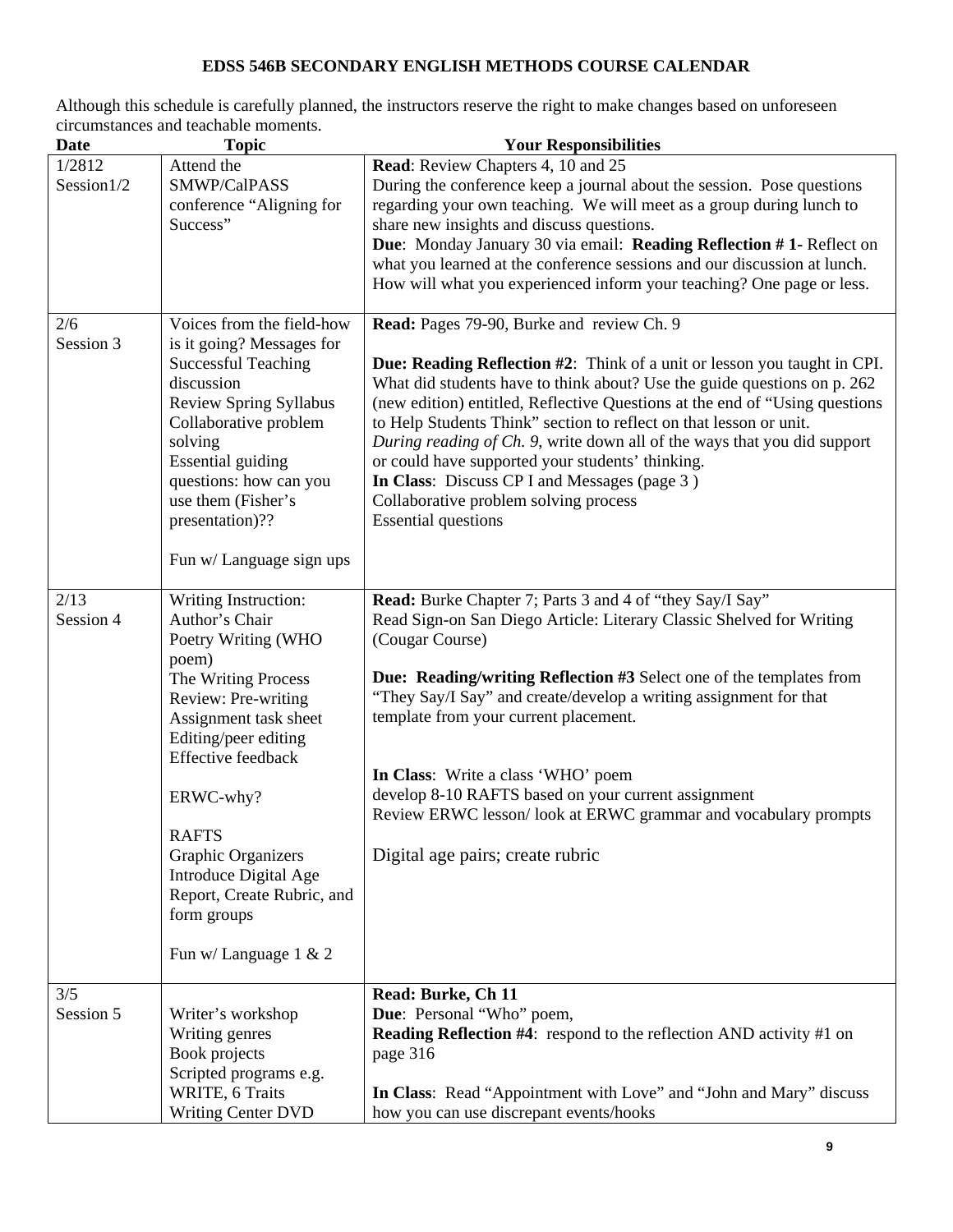|                                                   | Measuring student<br>progress<br>Fun w/language $3 & 4$                                                                                             | <b>Review Writing Center materials</b><br>Develop an assessment plan for a variety of formative and summative<br>assessments/assignments                                                                                                                                                                                                                                                                                                                                                                                                                                                                                                                                                                                                                            |  |
|---------------------------------------------------|-----------------------------------------------------------------------------------------------------------------------------------------------------|---------------------------------------------------------------------------------------------------------------------------------------------------------------------------------------------------------------------------------------------------------------------------------------------------------------------------------------------------------------------------------------------------------------------------------------------------------------------------------------------------------------------------------------------------------------------------------------------------------------------------------------------------------------------------------------------------------------------------------------------------------------------|--|
| 3/12<br>Session 6                                 | Unpacking the Common<br>Core<br>Writing in today's<br>classroom<br>More ERWC<br>Routines and Management<br><b>Rubrics</b><br>Fun w/language $5 & 6$ | Read: Burke, all Appendices beginning on page 501<br><b>Due:</b> One page overview of your first day presentation:<br>Standards, agenda and purpose<br>$\bullet$<br>Introduction-including 7 Things students need to<br>$\bullet$<br>know/teambuilding<br>Student survey or report out<br>$\bullet$<br>Lesson tying to English pedagogy (see model)<br>$\bullet$<br>Parent Letter home<br>Class mgt plan<br>Interview your CT about writing – write a summary<br>How does your CT organize teaching writing?<br>1. Do they teach by genre?<br>2. What materials are district required?<br>3. What tests are required at your grade level?<br>4. How often do students write?<br>In Class: Discuss how writing is taught<br>Review and discuss Common Core Standards |  |
| 4/14 Saturday<br>Sessions $7 &$<br>8              | Presentation of Digital<br><b>Age Reports</b><br>Group sharing of NCTE<br>organizer and articles<br>resources organizer                             | <b>Read: Chapters 12, 13, 14</b><br>Due: Digital Age Reports, Common Core paper<br>In Class: presentations, discuss NCTE organizer                                                                                                                                                                                                                                                                                                                                                                                                                                                                                                                                                                                                                                  |  |
| 4/23<br>Session 9                                 | Literacy Café                                                                                                                                       | <b>Read: Burke Ch. 8</b>                                                                                                                                                                                                                                                                                                                                                                                                                                                                                                                                                                                                                                                                                                                                            |  |
| Speaking and Listening<br>What about Shakespeare? |                                                                                                                                                     | Due: NCTE graphic organizer final draft                                                                                                                                                                                                                                                                                                                                                                                                                                                                                                                                                                                                                                                                                                                             |  |
|                                                   |                                                                                                                                                     | In Class: The Debate! Participate in Literacy Cafe                                                                                                                                                                                                                                                                                                                                                                                                                                                                                                                                                                                                                                                                                                                  |  |
|                                                   | Fun w/ Language 7 & 8                                                                                                                               |                                                                                                                                                                                                                                                                                                                                                                                                                                                                                                                                                                                                                                                                                                                                                                     |  |
| 5/7/12<br>Session 10                              | Closure, reflections, goals<br>Organizing yourself<br>The job hunt! $\sim$                                                                          | <b>Read:</b> Burke Ch 23, 24, 27; watch a 'teacher movie'<br><b>Due: Reflection #5 - Movie Review</b><br>In Class: Discuss movies, share goals                                                                                                                                                                                                                                                                                                                                                                                                                                                                                                                                                                                                                      |  |
|                                                   | <b>Final Gathering</b>                                                                                                                              |                                                                                                                                                                                                                                                                                                                                                                                                                                                                                                                                                                                                                                                                                                                                                                     |  |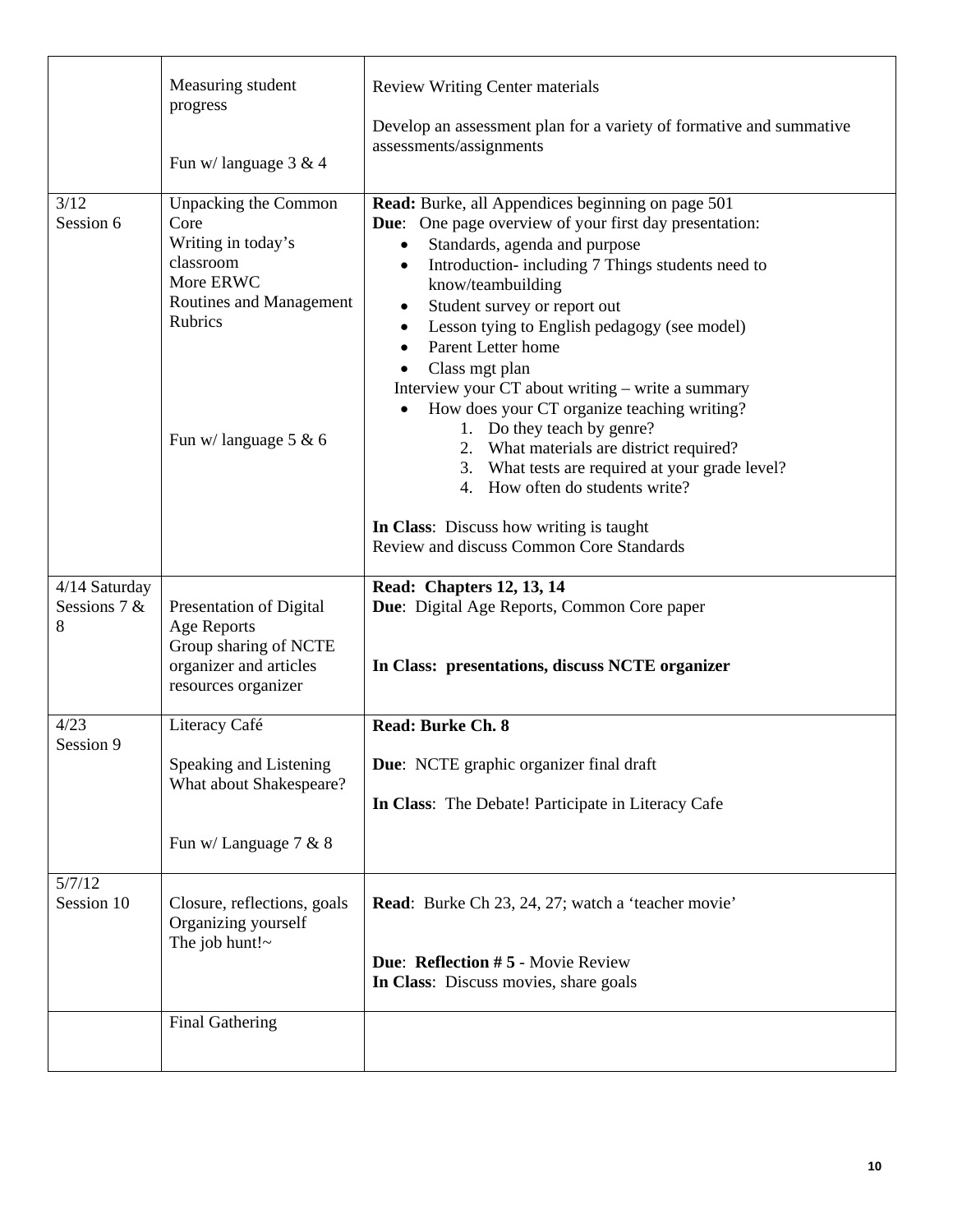# **RESOURCES, RUBRICS, ACTIVITIES AND GRAPHIC ORGANIZERS**

## **Reading/Writing Reflection Instructions and Rubric (2 pts. Each)**

Required reflections are due at the beginning of the class session on which they are due. The reflections will be used to inform class discussions and activities. Discussions will include summaries, descriptions, short assignments or reactions to topics from the readings that demonstrate understanding of key concepts.

Reflections **must** include:

- A written summary and/or analysis of the assigned topic that reflects understanding of the key concepts, including comments / analysis from the required readings/writing.
- A reflection of the topic including connections that can be made between the topics and teaching adolescents, **with specific examples from teaching experiences, school observations, or other personal experiences.**

Reflections will be graded according to the comprehensiveness of the Reflection, analysis of the Reflection that demonstrates understanding of the issues, insightful connections of the readings to the candidate's experiences with adolescents.

| <b>Reading/writing</b>        | 0 points                | 1 pt                        | 2 points                |  |
|-------------------------------|-------------------------|-----------------------------|-------------------------|--|
| <b>Reflection</b>             |                         |                             |                         |  |
| <b>Components/Criteria</b>    |                         |                             |                         |  |
| <b>Comprehensiveness</b>      | Reflection did not      | Reflection referenced       | Reflection referenced   |  |
|                               | reference the required  | some of the required        | all required readings   |  |
|                               | readings/follow writing | readings and followed       | and/or responded        |  |
|                               | directions              | most of the prompt          | directly to the prompt  |  |
| <b>Analysis</b>               | Reflection did not      | Reflection included a       | Reflection included an  |  |
|                               | include an analysis of  | partial analysis – of only  | analysis of each aspect |  |
|                               | the                     | one aspect and/or partial   | and/or each             |  |
|                               | readings/understanding  | article / chapter of the    | article/chapter of the  |  |
|                               | of the prompt           | assigned readings           | assigned readings       |  |
|                               |                         | Writing showed only         | Writing showed          |  |
|                               |                         | minimal analysis of         | complete                |  |
|                               |                         | prompt                      | understanding of        |  |
|                               |                         |                             | prompt                  |  |
| <b>Insightful Connections</b> | No connections were     | A connection was made       | Connections were        |  |
|                               | made between the        | between the topic $(s)$ and | made between the        |  |
|                               | $topic(s)$ and the      | the student's experiences   | $topic(s)$ and the      |  |
|                               | student's experiences   | with adolescents that did   | student's experiences   |  |
|                               | with adolescents        | not demonstrate             | with adolescents        |  |
|                               |                         | understanding of the        | demonstrating           |  |
|                               |                         | application of the reading  | application to practice |  |
|                               |                         | $topic(s)$ to practice      |                         |  |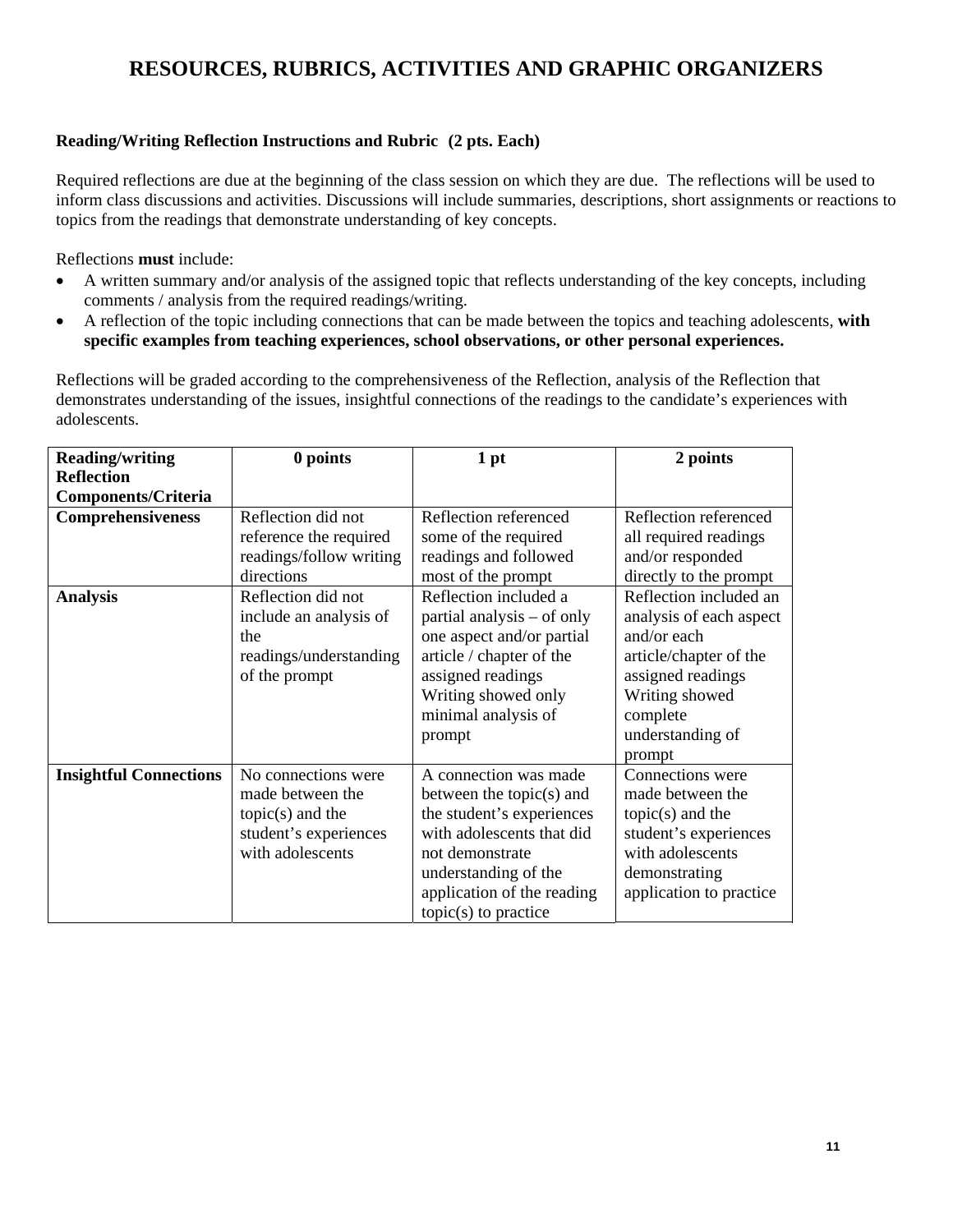# **DIGITAL AGE PRESENTATION RUBRIC: To be developed in class by participants See session # 4 on 2/13/12.**

# **Unpacking the Language Arts Common Core Standards**

Access core standards from the website on the 546B Cougar Course (ELA core standards). Select an area to review, follow and develop; print out the appropriate pages to use for notes and discussion.

- 1. Reading standards for Literature 6-12 pg 27, 28, 29
- 2. Reading standards for Informational Text 6-12 pgs 30, 31, 32
- 3. Writing standards 6-12 33, 34, 35 and 36, 37, 38
- 4. Speaking and listening standards 6-12 pgs 39, 40, 41, 42
- 5. Language standards 60-12 pgs 43, 44,45, 46

Also print out pages 48 and 49 for reference

Example: You might select Core standard #2 in Speaking and Listening under comprehension and collaboration - page 39

"6th grade: Interpret information presented in diverse media and formats (e.g. visually, quantitatively, orally) and explain how it contributes to the topic, text or issue under study."

Writing Prompt:

For your selected standard follow the expectations from grade 6 through 12 - how does it develop and change? How does the level of complexity change? Does it change from concrete to abstract? what needs to be in place for meeting this standard in HS? (is there anything that you need to pre-test or discuss, re-teach or re-enforce perhaps?) What lesson/assignments could you use to teach and assess this standard?

(Hint: Can you align it with Bloom's taxonomy?)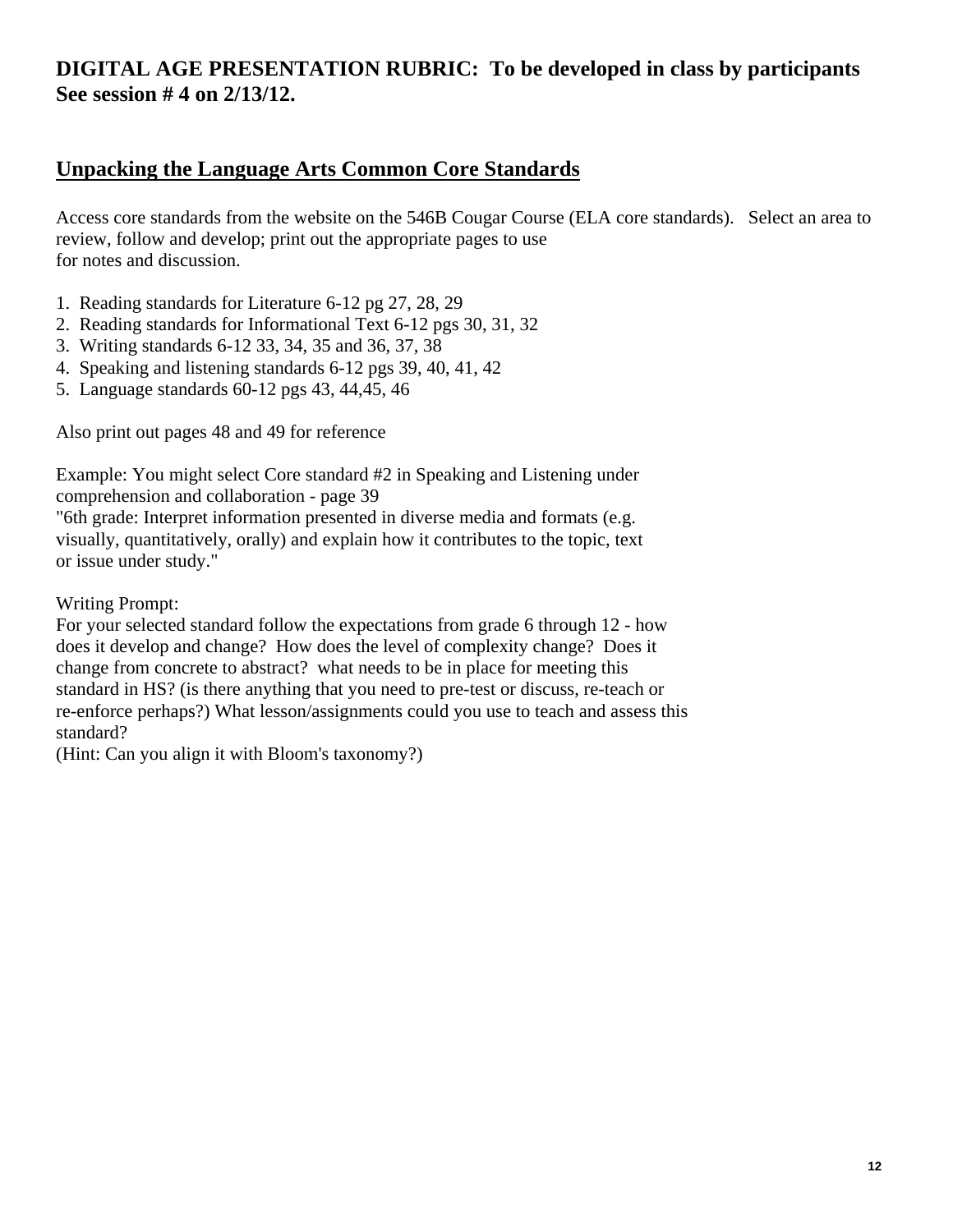# **UNPACKING THE COMMON CORE STANDARDS RUBRIC**

| <b>Components/Criteria</b>    | $0-5$ points                                                                                          | 5-10 points                                                                                                                                                                                       | $11-15$ points                                                                                                                                |
|-------------------------------|-------------------------------------------------------------------------------------------------------|---------------------------------------------------------------------------------------------------------------------------------------------------------------------------------------------------|-----------------------------------------------------------------------------------------------------------------------------------------------|
| Comprehensiveness             | Response did not<br>reference the required<br>readings/follow writing<br>directions                   | Reflection referenced<br>some of the required<br>reading and followed most<br>of the prompt                                                                                                       | Response referenced<br>all required reading<br>and/or responded<br>directly to the prompt                                                     |
| <b>Analysis</b>               | Reflection did not<br>include an analysis of<br>the reading or<br>understanding of the<br>prompt      | Reflection included a<br>partial analysis – of only<br>one aspect and/or partial<br>understanding of prompt<br>Writing showed only<br>minimal analysis of<br>prompt                               | Reflection included an<br>analysis of each aspect<br>of the assigned reading<br>Writing showed<br>complete<br>understanding of<br>prompt      |
| <b>Insightful Connections</b> | No connections were<br>made between the<br>standards and<br>classroom experiences<br>with adolescents | A connection was made<br>between the standards and<br>classroom experiences<br>with adolescents but did<br>not demonstrate<br>understanding of the<br>application of the<br>standards to practice | Connections were<br>made between the<br>topic(s) and classroom<br>experiences with<br>adolescents<br>demonstrating<br>application to practice |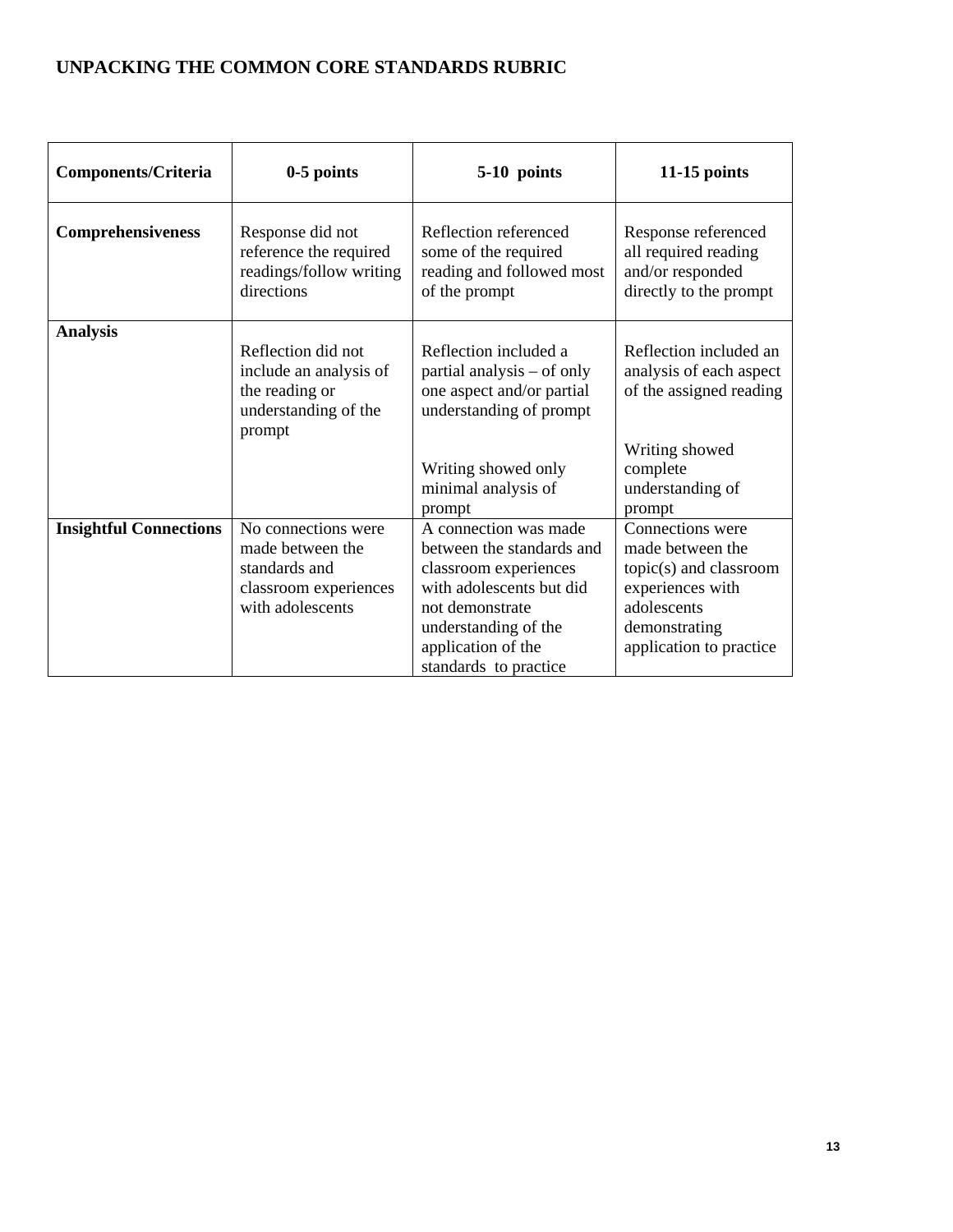# **NCTE/Readwritethink.org Resources Graphic Organizer Rubric**

| <b>NCTE Resources</b>      | $0-15$ pts.                                                                                           | 15-22 pts                                                                                                                                  | $22-30$ points                                                                                                                                     | <b>Comments</b> |
|----------------------------|-------------------------------------------------------------------------------------------------------|--------------------------------------------------------------------------------------------------------------------------------------------|----------------------------------------------------------------------------------------------------------------------------------------------------|-----------------|
| Organizer                  |                                                                                                       |                                                                                                                                            |                                                                                                                                                    |                 |
| <b>For Language Arts</b>   |                                                                                                       |                                                                                                                                            |                                                                                                                                                    |                 |
| topics                     |                                                                                                       |                                                                                                                                            |                                                                                                                                                    |                 |
|                            |                                                                                                       |                                                                                                                                            |                                                                                                                                                    |                 |
| <b>Components/Criteria</b> |                                                                                                       |                                                                                                                                            |                                                                                                                                                    |                 |
| Comprehensiveness &        |                                                                                                       |                                                                                                                                            |                                                                                                                                                    |                 |
| analysis                   | Organizer did not cover<br>the comprehensive<br>topics                                                | Organizer referenced<br>most of the required<br>material and followed<br>most of the prompt                                                | Organizer referenced<br>all required areas of<br>the language arts<br>curriculum and/<br>responded directly to<br>the prompt                       |                 |
|                            | Organizer did not<br>include analysis of<br>material                                                  | Organizer shows<br>minimum analysis of<br>materials                                                                                        | Organizer shows<br>significant<br>analysis/comments<br>about materials                                                                             |                 |
|                            | Material was not<br>organized in a<br>complete manner for<br>easy reference                           | Organizer presented a<br>partially sequenced and<br>understandable order                                                                   | Organizer presented<br>a sequenced and<br>easily followed order<br>for referencing                                                                 |                 |
|                            | No connections were<br>made between the<br>topic(s) and how it will<br>be used for future<br>planning | Some connections were<br>made for future<br>planning but did not<br>demonstrate<br>understanding of the<br>application of the<br>organizer | Many connections<br>were made for future<br>planning, linking<br>websites,<br>assignments, etc. and<br>levels for<br>assignments and<br>evaluation |                 |